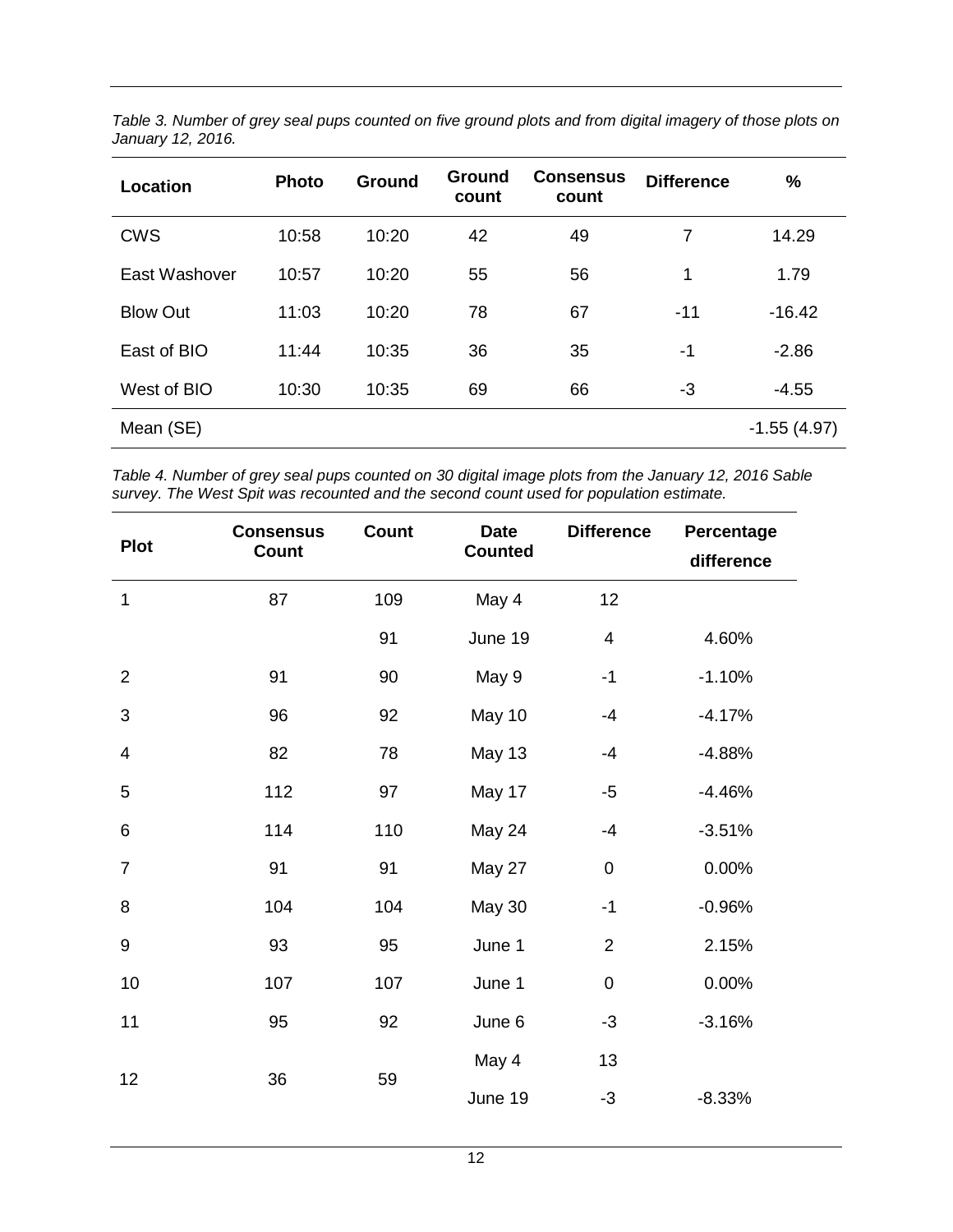|             | <b>Consensus</b> | <b>Count</b> | <b>Date</b>    | <b>Difference</b> | Percentage       |
|-------------|------------------|--------------|----------------|-------------------|------------------|
| <b>Plot</b> | Count            |              | <b>Counted</b> |                   | difference       |
| 13          | 85               | 84           | May 5          | $-1$              | $-1.18%$         |
| 14          | 76               | 76           | May 5          | $\pmb{0}$         | 0.00%            |
| 15          | 117              | 114          | May 10         | $-3$              | $-2.56%$         |
| 16          | 65               | 55           | <b>May 12</b>  | $-10$             | $-15.38%$        |
| 17          | 107              | 108          | May 12         | $\mathbf{1}$      | 0.93%            |
| 18          | 84               | 83           | May 16         | $-1$              | $-1.19%$         |
| 19          | 86               | 85           | May 17         | $-1$              | $-1.16%$         |
| 20          | 70               | 67           | May 17         | $-3$              | $-4.29%$         |
| 21          | 104              | 106          | May 17         | $\overline{2}$    | 1.92%            |
| 22          | 95               | 93           | May 18         | $-2$              | $-2.11%$         |
| 23          | 102              | 99           | May 24         | $-3$              | $-2.94%$         |
| 24          | 81               | 82           | <b>May 25</b>  | $\mathbf{1}$      | 1.23%            |
| 25          | 94               | 90           | <b>May 26</b>  | $-4$              | $-4.26%$         |
| 26          | 132              | 127          | May 30         | $-5$              | $-3.79%$         |
| 27          | 40               | 40           | <b>May 30</b>  | $\pmb{0}$         | 0.00%            |
| 28          | 58               | 58           | June 1         | $\pmb{0}$         | 0.00%            |
| 29          | 76               | 72           | June 7         | $-4$              | $-5.26%$         |
| 30          | 116              | 113          | June 6         | $-3$              | $-2.59%$         |
| Mean (SE)   |                  |              |                |                   | $-2.21\%$ (0.67) |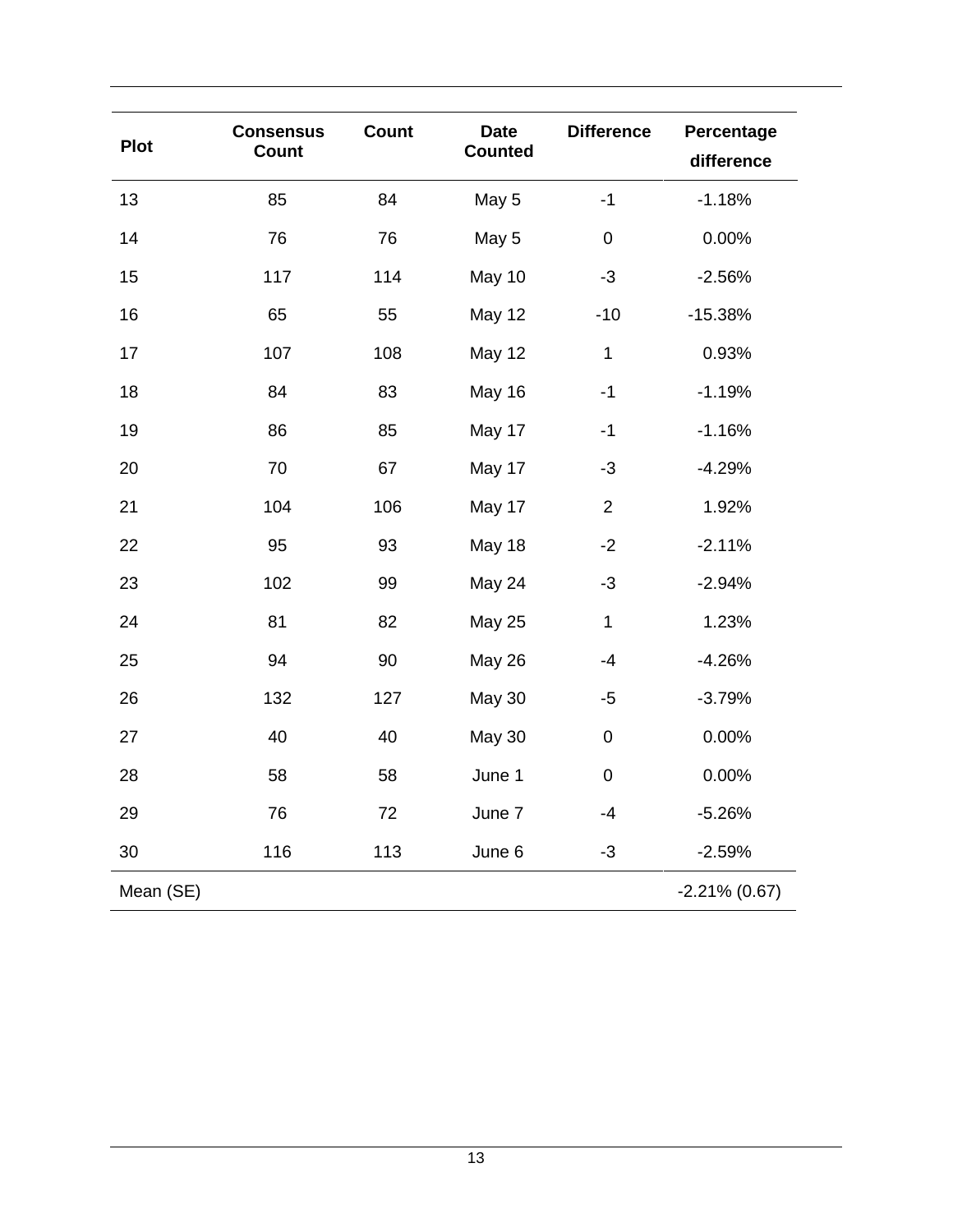| Area                          | Live Pups from<br><b>Imagery</b> | Dead Pup<br>Count | Percentage   |
|-------------------------------|----------------------------------|-------------------|--------------|
| North Beach, East Light Dune  | 76                               | 1                 | 1.32%        |
| No. 4 West                    | 57                               | 0                 | $0.00\%$     |
| Beck's Cove                   | 64                               | 4                 | 6.25%        |
| Legal Crossing, Inland, North | 93                               | $\overline{2}$    | 2.15%        |
| <b>Blowout</b>                | 88                               | $\overline{7}$    | 7.95%        |
| Deadhorse Pass, South         | 107                              | 8                 | 7.48%        |
| A-Frame, Inland, North        | 102                              | 8                 | 7.84%        |
| Little Italy, Inland          | 107                              | $\overline{7}$    | 6.54%        |
| <b>Tern Colony</b>            | 112                              | 6                 | 5.36%        |
| West of BIO, North            | 232                              | 13                | 5.60%        |
| Mean (SE)                     |                                  |                   | 5.05% (1.28) |

*Table 5. Percentage of pups that died up to 12 January, 2016, at 10 sites on Sable Island.*

*Table 6. Estimates of stage durations, assuming gamma distribution, from daily records of Sable Island pups followed from birth to stage 5 in 1997 (n=47), 2007 (n=52), and 2010 (n=54), combined. Model and data updated from Bowen et al. 2011.* 

|                | <b>Common Shape</b> |      |                   |      | <b>Separate Shape</b> |      |                     |          |
|----------------|---------------------|------|-------------------|------|-----------------------|------|---------------------|----------|
| <b>Stage</b>   | Shape Rate          |      | Mean (d) Variance |      |                       |      | Shape Rate Mean (d) | Variance |
| 1              | 18.78               | 5.82 | 3.22              | 0.55 | 13.71                 | 4.29 | 3.20                | 0.75     |
| $\overline{2}$ | 18.78               | 5.12 | 3.67              | 0.72 | 17.90                 | 4.89 | 3.66                | 0.75     |
| 3              | 18.78               | 1.59 | 11.79             | 7.40 | 25.21                 | 2.13 | 11.85               | 5.57     |
| 4              | 18.78               | 3.33 | 5.64              | 1.69 | 9.01                  | 1.61 | 5.58                | 3.46     |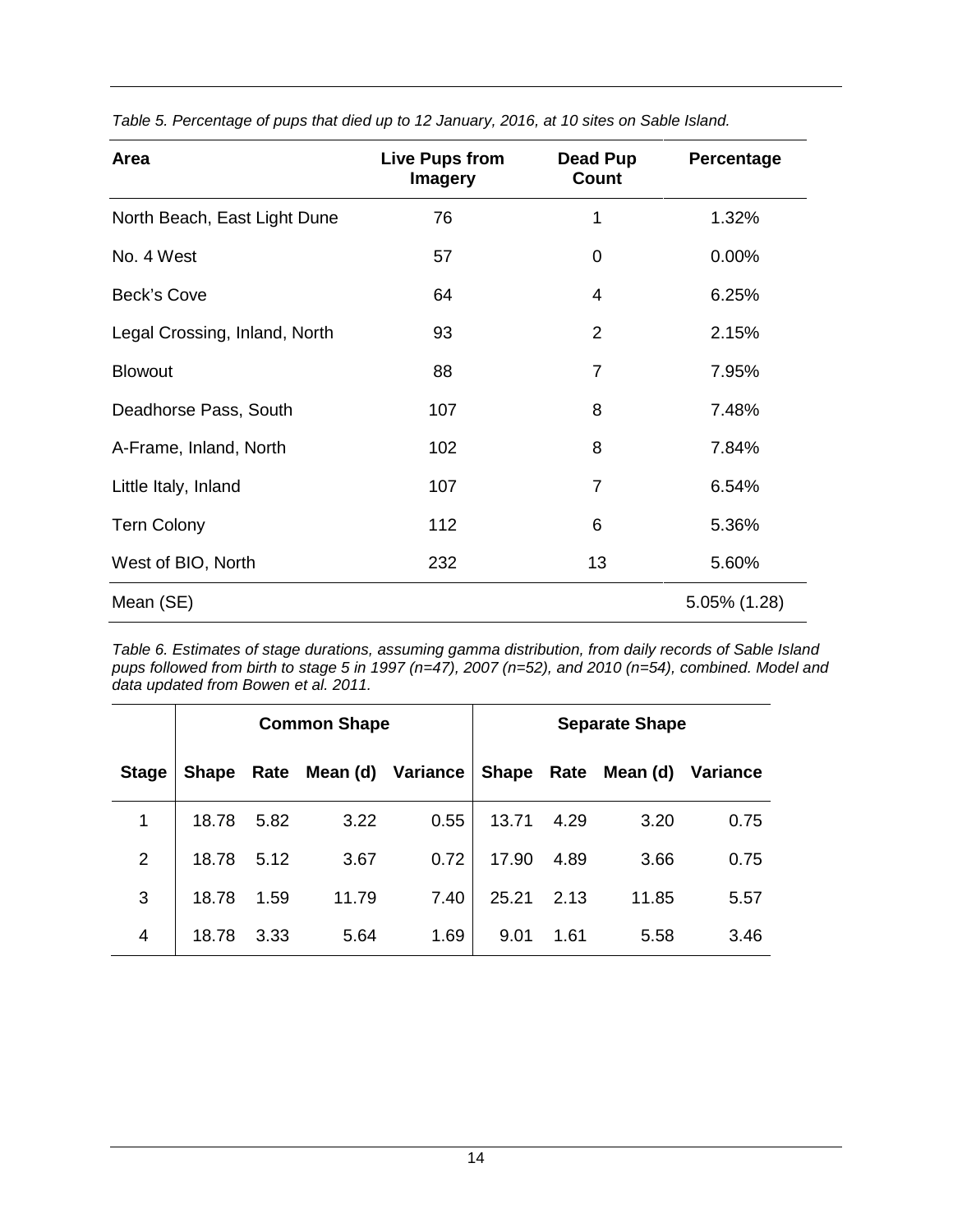*Table 7. Comparison of Gamma and Weibull pup distribution models fit to staging transects data from each colony. Both models had two parameters. For all colonies, the preferred model is the Weibull (in bold).* 

| Colony      | <b>Model</b> | <b>Shape</b> | Rate         | <b>AIC</b> |
|-------------|--------------|--------------|--------------|------------|
| Sable Whole | Gamma        | 4.90(0.43)   | 0.2(0.02)    | $-36200$   |
|             | Weibull      | 2.78(0.11)   | 25.83 (0.66) | $-36184$   |
| Hay Island  | Gamma        | 15.24 (0.75) | 0.46(0.01)   | $-5200$    |
|             | Weibull      | 4.15 (0.23)  | 35.70 (0.89) | $-5200$    |
| <b>SWNS</b> | Gamma        | 5.62(4.05)   | 0.27(0.18)   | $-1607$    |
|             | Weibull      | 2.56(0.53)   | 23.14 (0.84) | -1591      |

| <b>Distribution</b> | <b>Density Function</b>                   | <b>Number of Parameters</b> |
|---------------------|-------------------------------------------|-----------------------------|
| Gamma               | $\rho(\rho t)^{k-1}$ exp $(-\rho t)$      | 2                           |
| Weibull             | $k\rho(\rho t)^{k-1}$ exp $[-(\rho t)^k]$ | 2                           |

*ρ=scale, κ=shape parameter*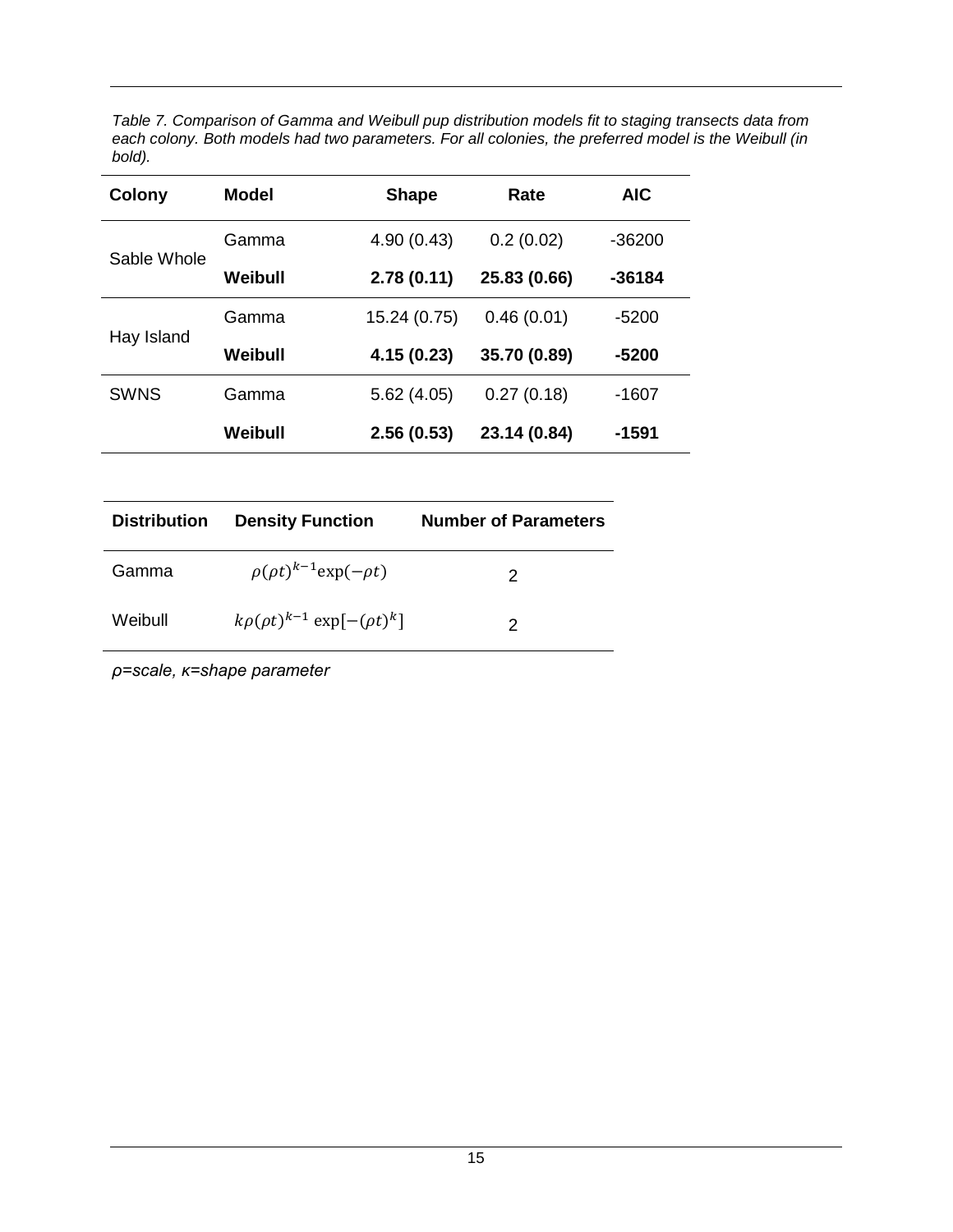| Table 8. Estimates of the proportion of pups born based on the 2 models and the date of first birth (Dec 3, |  |
|-------------------------------------------------------------------------------------------------------------|--|
| 2015). Jackknife standard error is in parentheses. The bolded cells are from AIC selected model.            |  |

|               |             | <b>Proportion Born</b> |            |  |
|---------------|-------------|------------------------|------------|--|
| <b>Colony</b> | <b>Date</b> | Gamma                  | Weibull    |  |
| Sable         | Jan 12      | 0.91(0.02)             | 0.97(0.01) |  |
| Hay           | Jan 12      | 0.80(0.02)             | 0.80(0.04) |  |
| Hay           | Jan 15      | 0.88(0.01)             | 0.89(0.03) |  |
| Hay           | Jan 28      | 0.99(0)                | 1.00(0)    |  |
| <b>SWNS</b>   | Jan 8.      | 0.94(0.03)             | 0.96(0.02) |  |

*Table 9. Estimate of grey seal pup production on Sable, Hay and Southwest Nova Scotia (SWNS) islands in 2016 with SE in parentheses.*

| Count                     | <b>Sable</b>    | <b>Hay Island</b> | <b>SWNS</b>   |
|---------------------------|-----------------|-------------------|---------------|
| Pup counts                | 74,899          | 1,833             | 1,849         |
| Proportion of pups missed | 0.022(0.0067)   | 0.022(0.0067)     | 0.022(0.0067) |
| Dead pup correction       | 0.051(0.0128)   | 0.051(0.0128)     | 0.051(0.0128) |
| Proportion born           | 0.965(0.0108)   | 0.799(0.0420)     | 0.955(0.0191) |
| N                         | 83,594 (10,170) | 2,471 (380)       | 2,085 (156)   |
| 95% CI                    | 63,600-103,528  | 1,725-3,217       | 1,778-2,392   |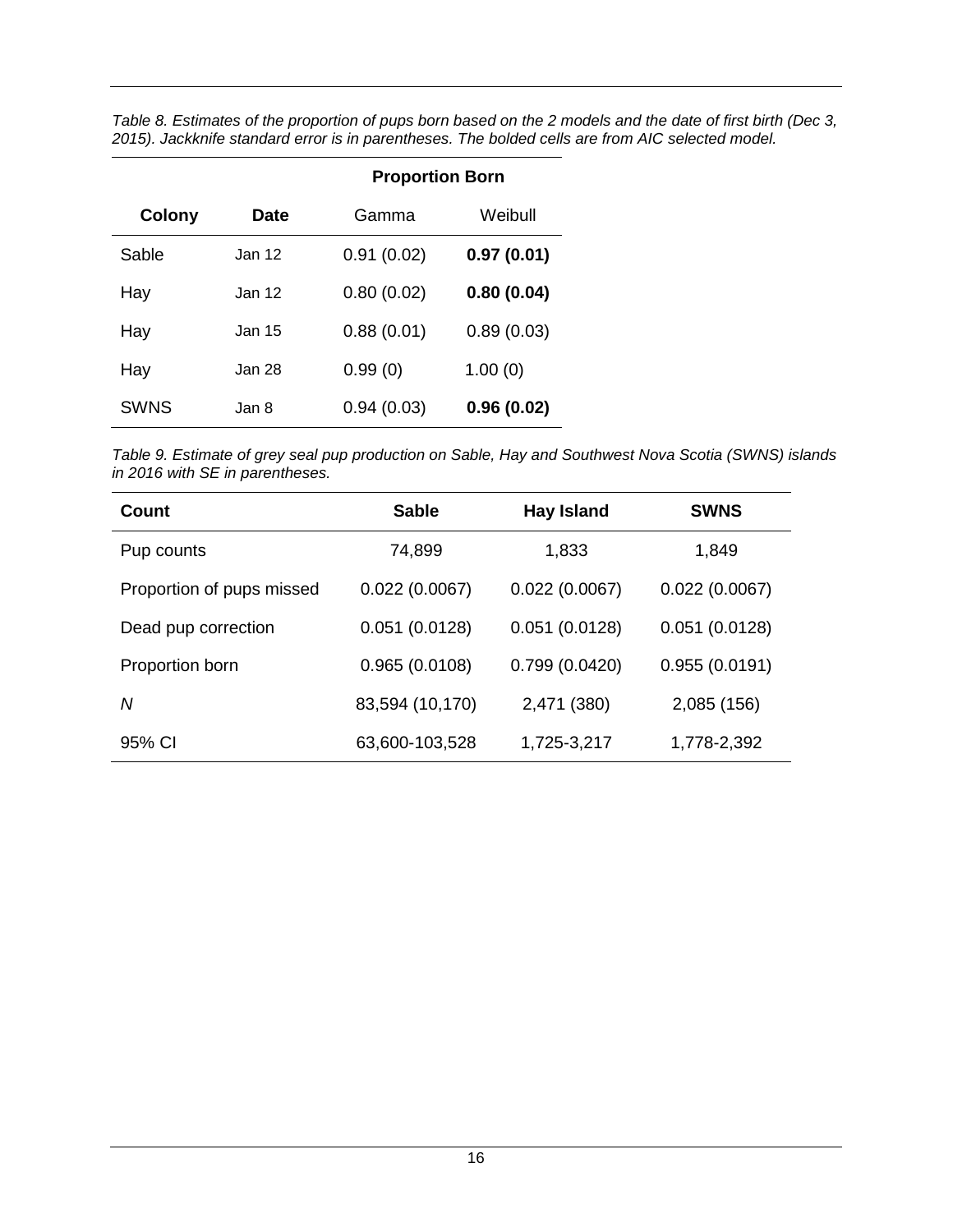## **FIGURES**



*Figure 1. Map of historic and current land-based grey seal breeding colonies (open circles).*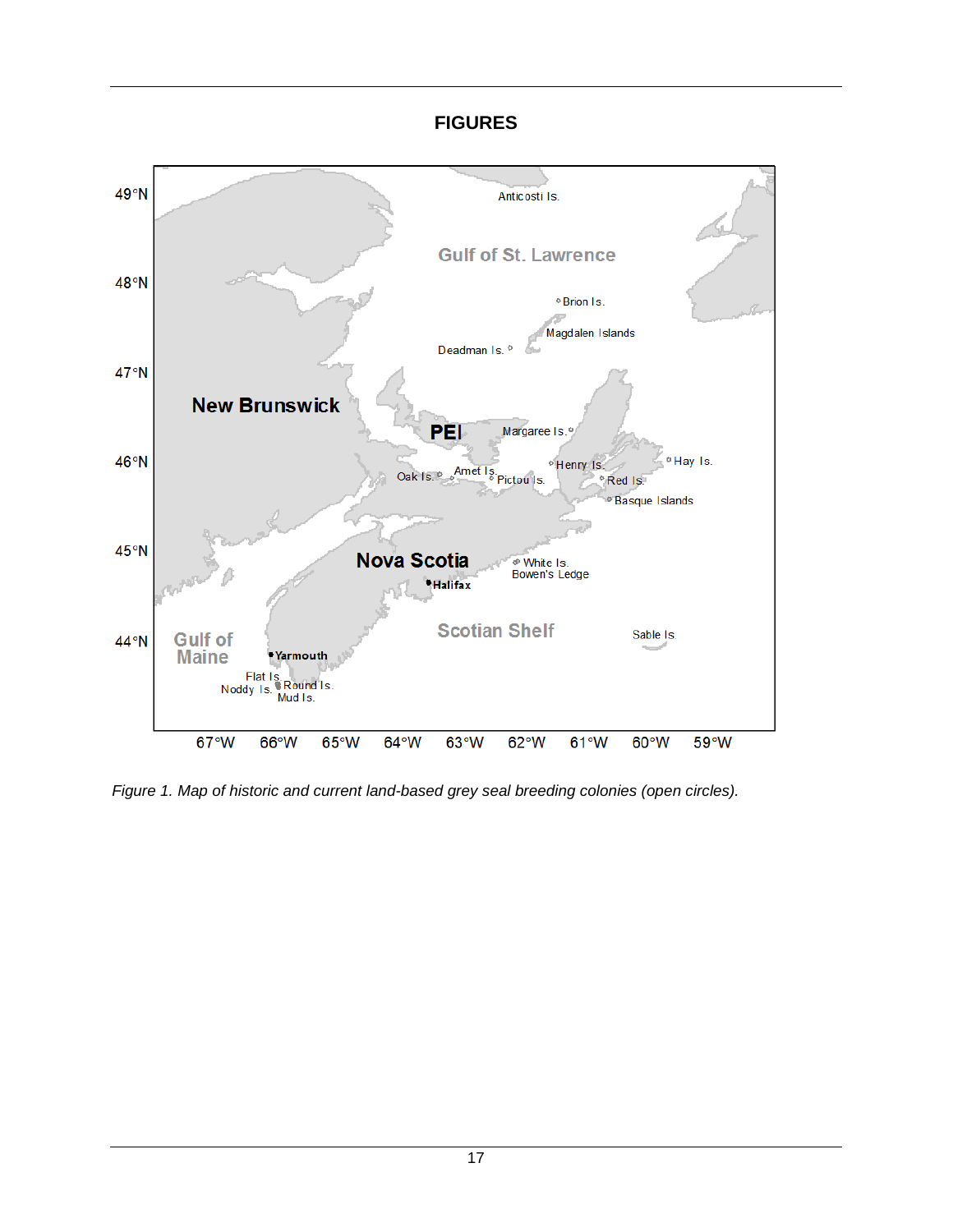

*Figure 2. Map of the distribution of grey seal pups on Sable Island (green dots) and the location of mortality plots (blue squares), ground truth plots (black diamonds) and validation plots (black boxes).The horizontal line represents the east and west colony divide used in previous assessments.*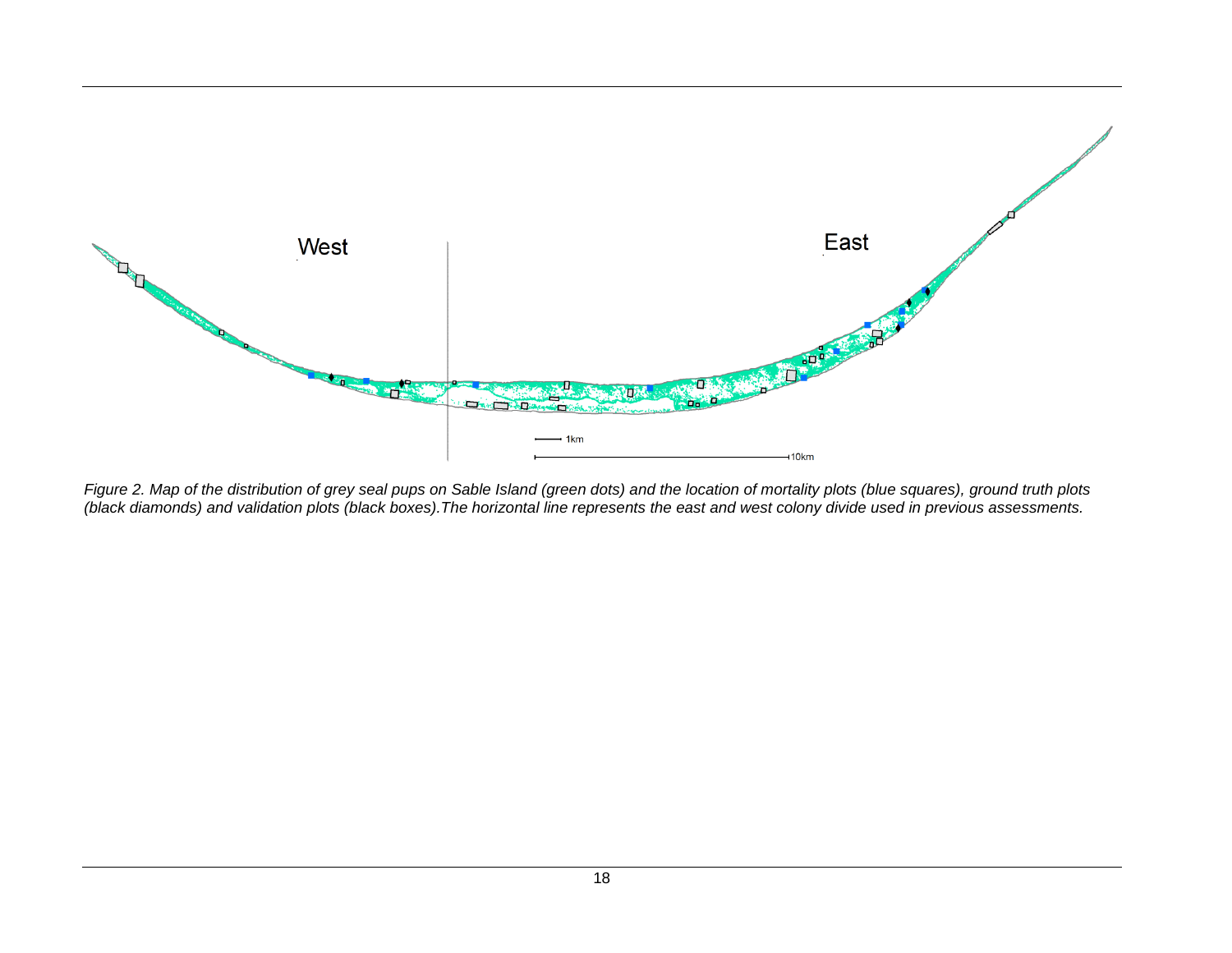

*Figure 3. Example of digital imagery from (a) Sable Island and (b) Hay Island. Scale 1:125*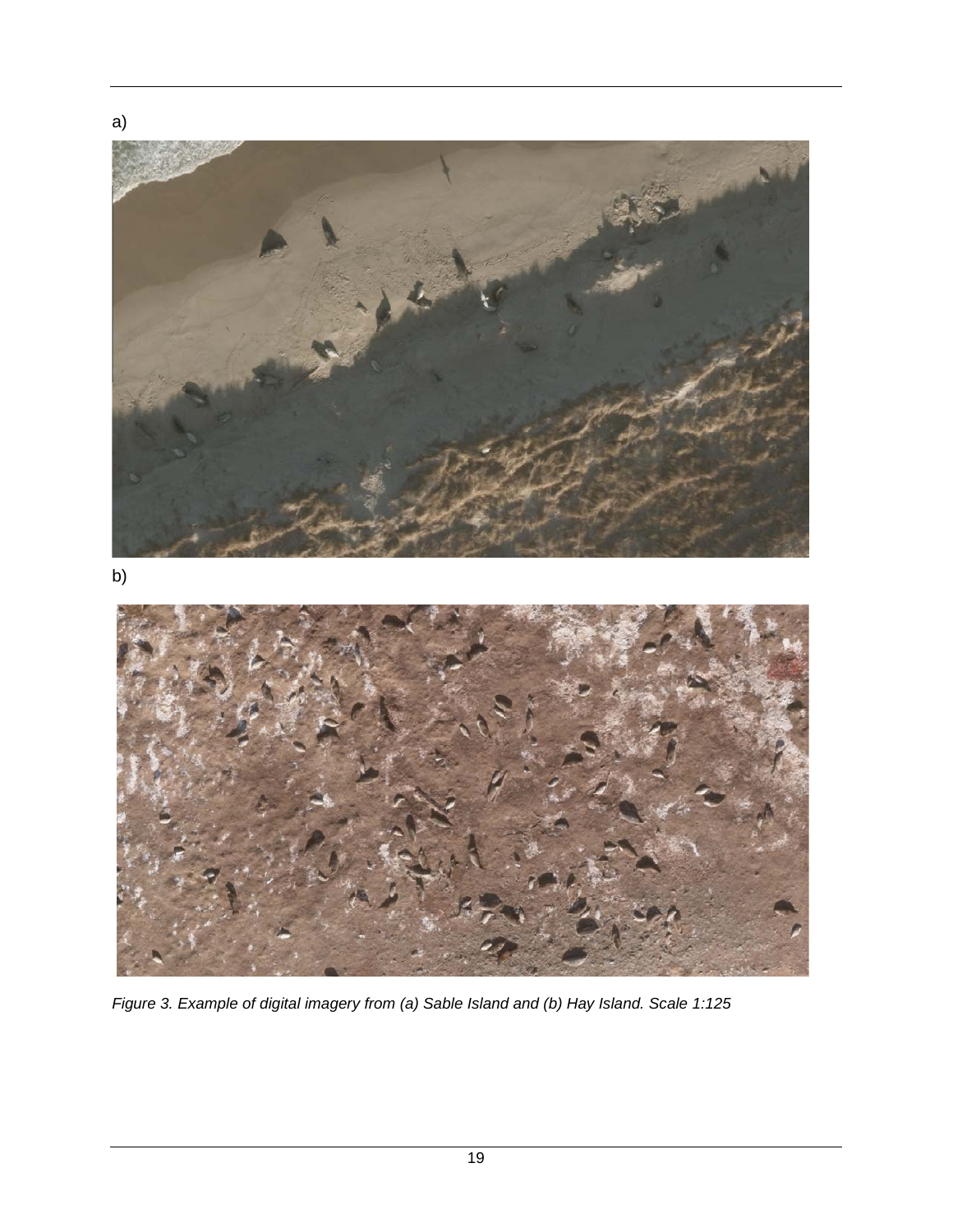

b)

a)



*Figure 4. Distribution of pupping (green dots) on (a) Southwest Nova Scotia Islands (scale 1:25,000) and (b) Hay Island (1:3000) in January 2016.*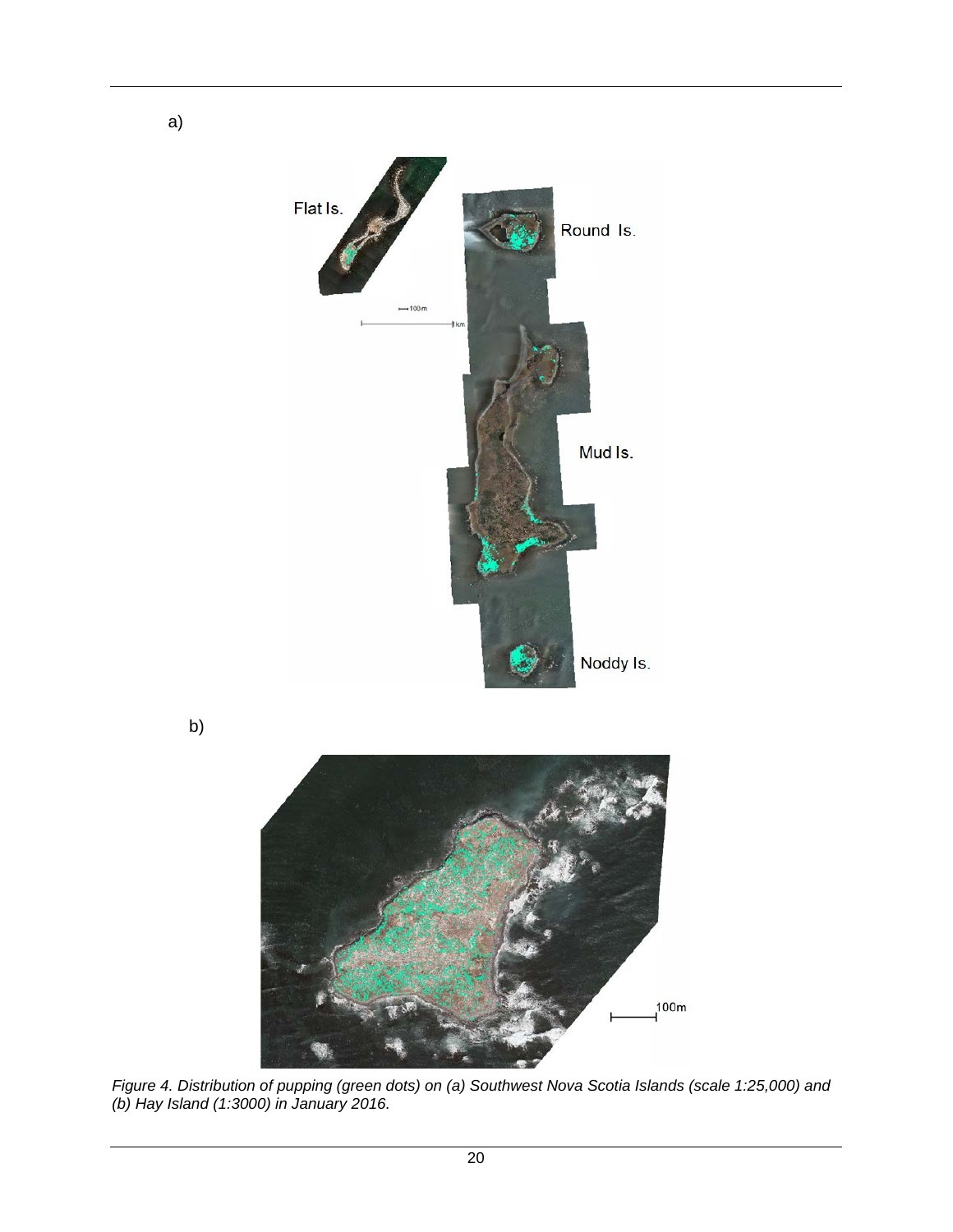

*Figure 5. Comparison of the difference between reader pup count and the consensus pup count on validation plots, plotted by date counted by the reader. The solid horizontal line is the origin, the light grey line is mean and 95% confidence intervals are indicated by dashed line. Open circles were recounted by reader and not included in the overall average.*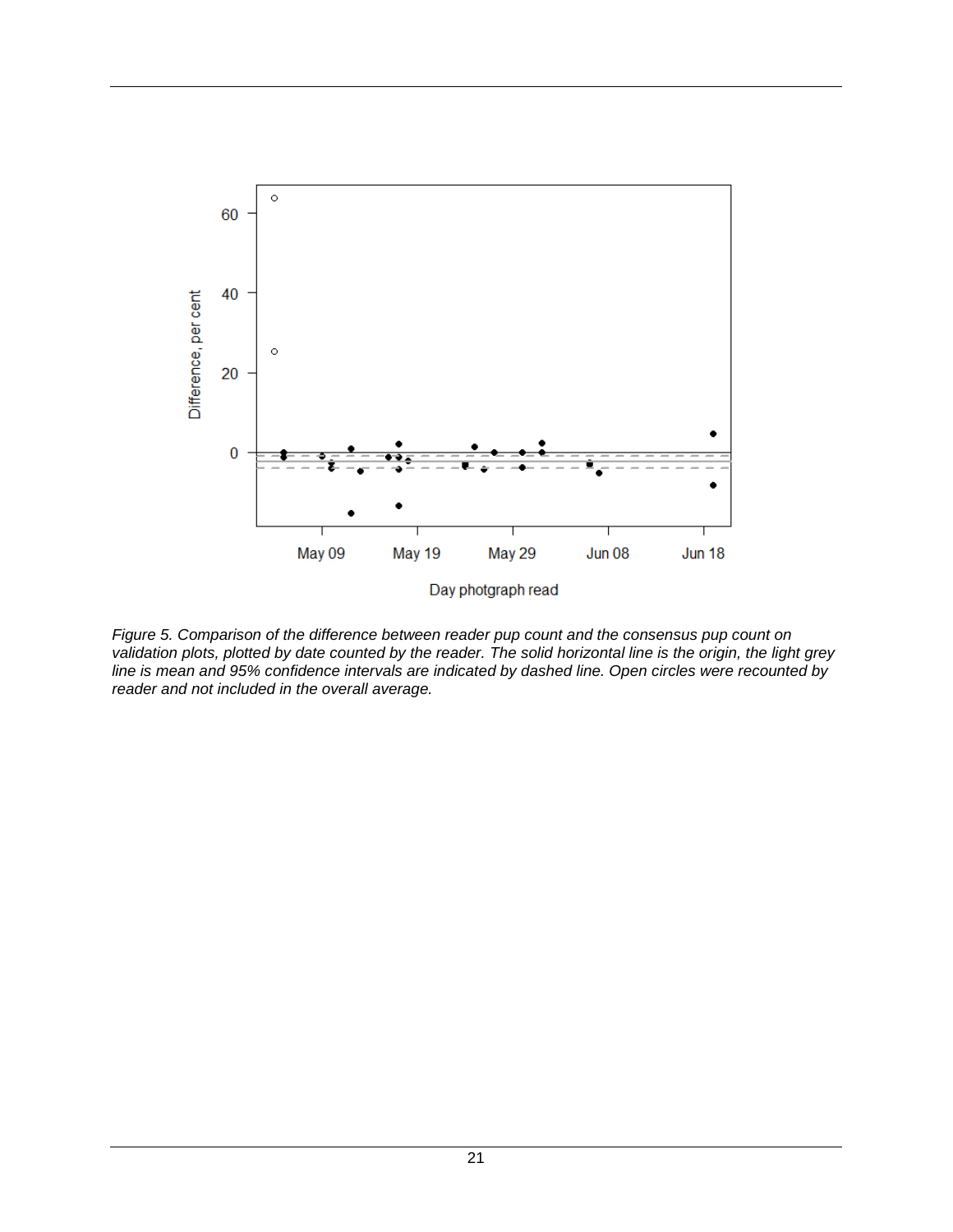

*Figure 6. Fit of gamma model to pup stage duration from known aged pups assessed in 1997, 2007 and 2010 (n=153). The solid line is a common shape model and the dashed line has a separate shape for each stage.*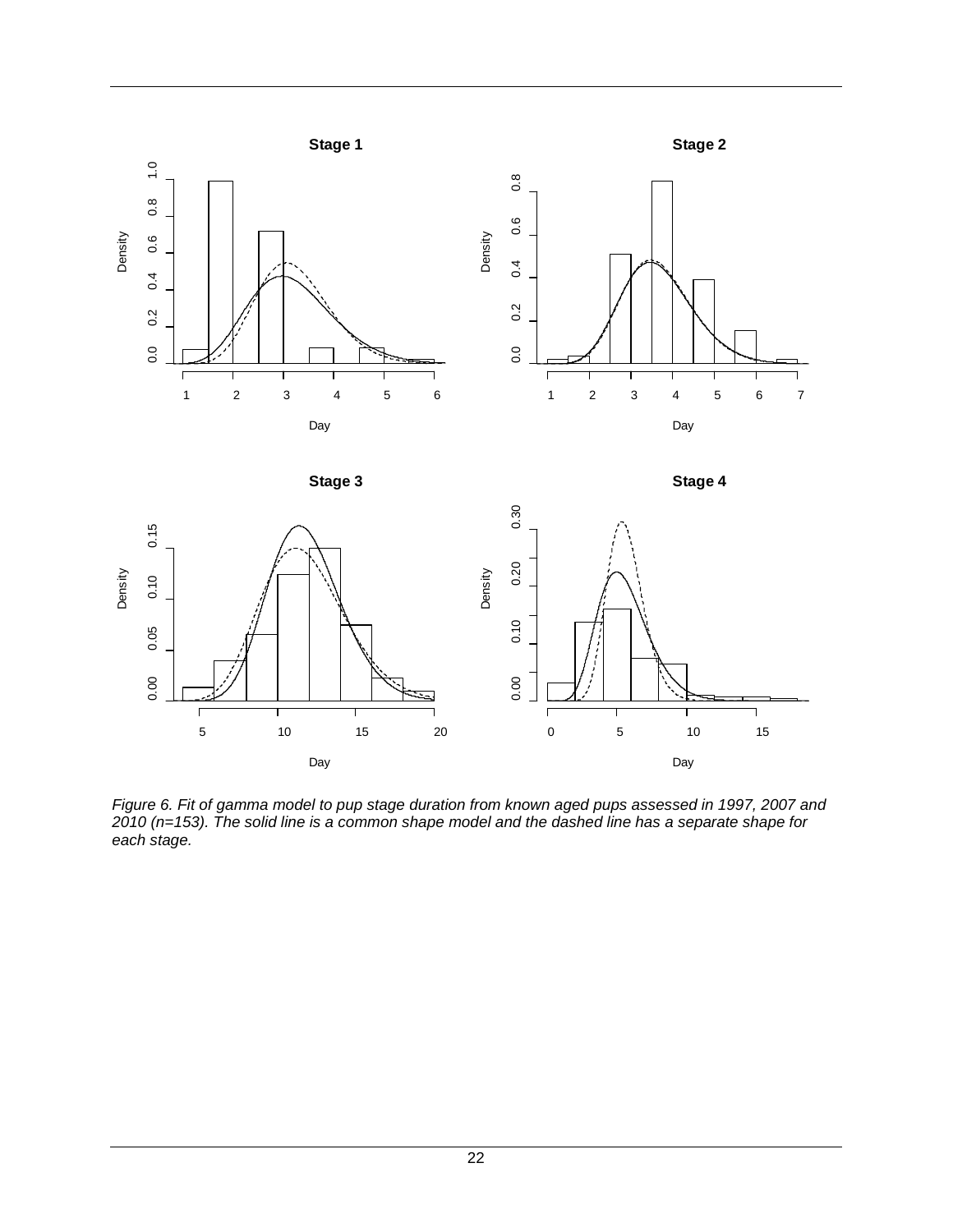

*Figure 7. Fit of pupping distribution models to the transect data and the plot of pupping distributions with vertical bars indicating the day of the count. For all models the day of first birth is assumed to be Dec 3, 2015.*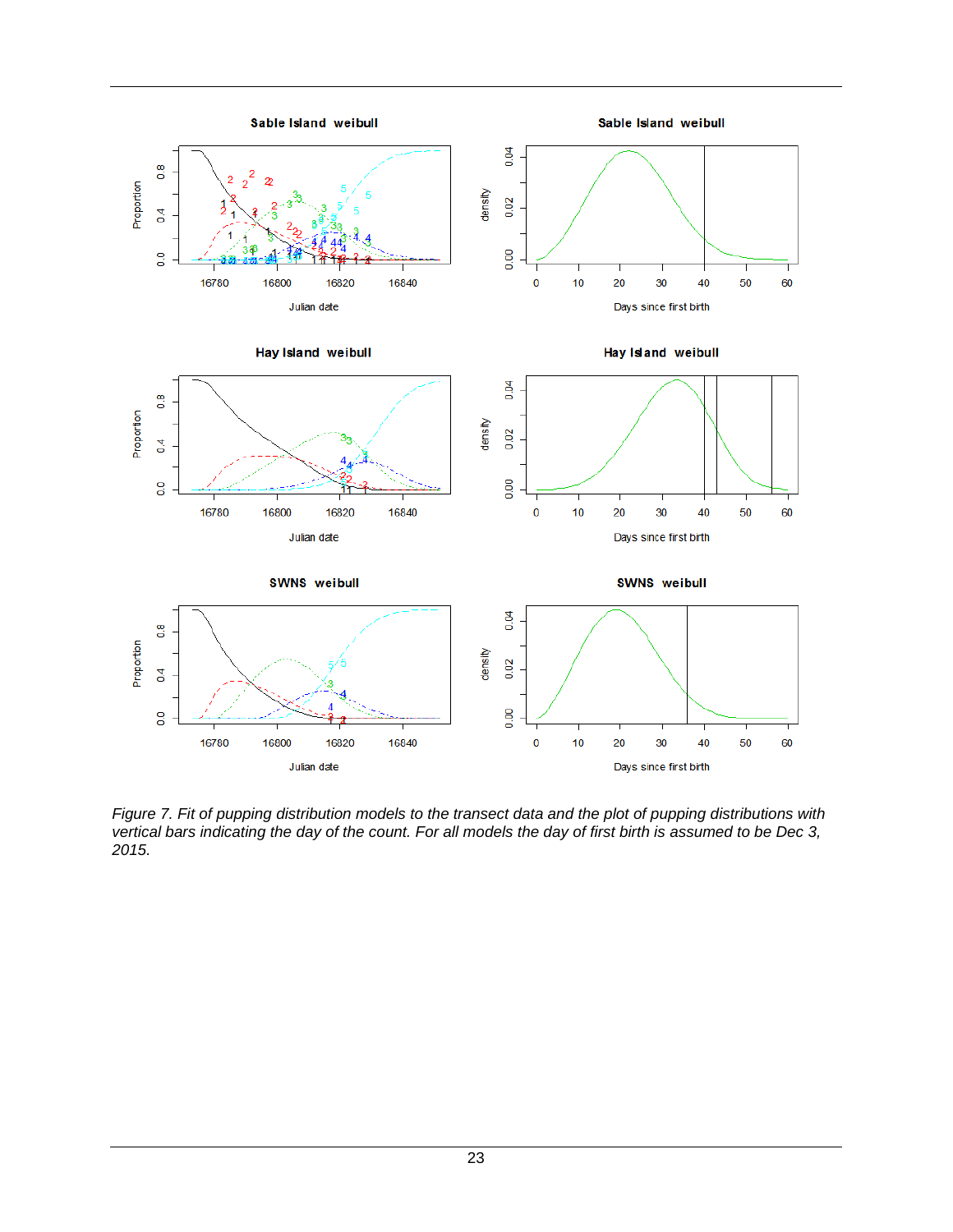

*Figure 8. Trend in grey seal pup production on Sable Island, 1962 to 2016, based on incomplete tagging (1962-1974), complete cohort tagging (1976-1990) and aerial photographic surveys (1989-2016). Error bars are SE. The red line represents an exponential curve fit to the 1976 to 1997 estimates. The blue line represents a linear regression fit to the 1997 to 2016 estimates.*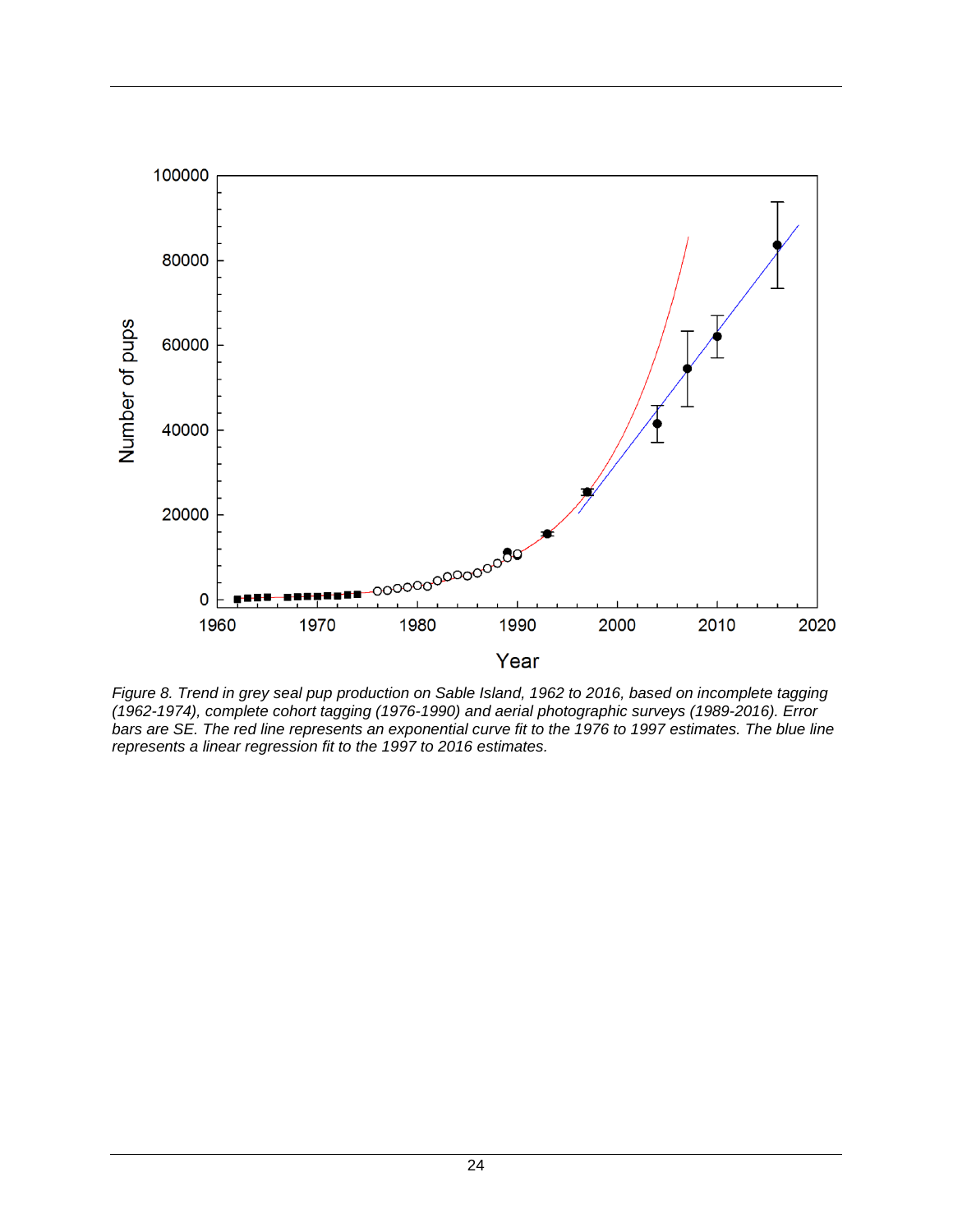

*Figure 9. Trend in grey seal pup production for coastal Nova Scotia colonies on White Island and Bowen's Ledge based on aerial survey counts. Counts are uncorrected.*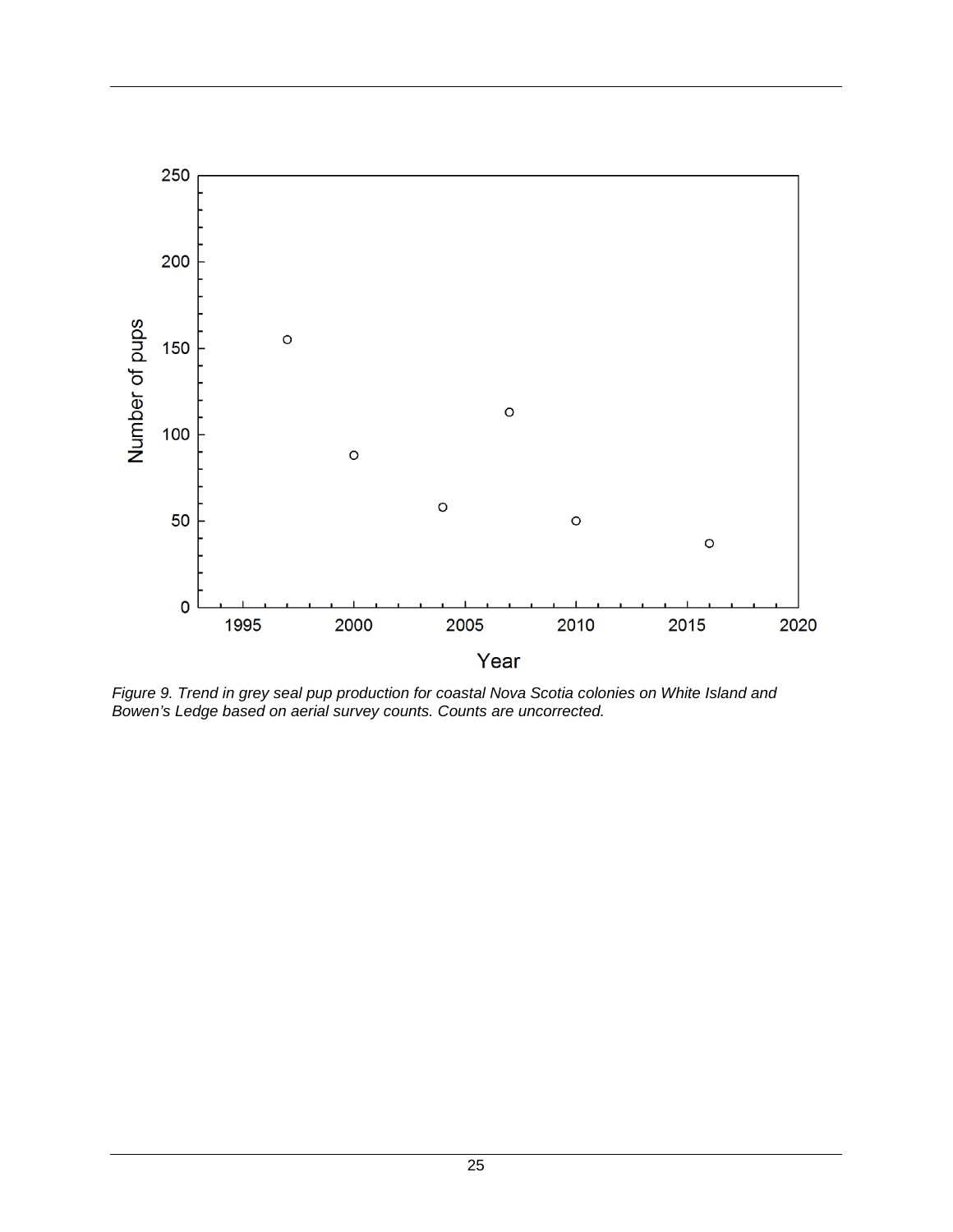

*Figure 10. Trends in grey seal pup production for coastal Nova Scotia colonies located on Hay Island (black) and Flat, Mud, Round and Noddy Islands combined (SWNS; blue) based on aerial survey counts. Open circles are uncorrected counts, closed circles are corrected counts. Error bars are SE.*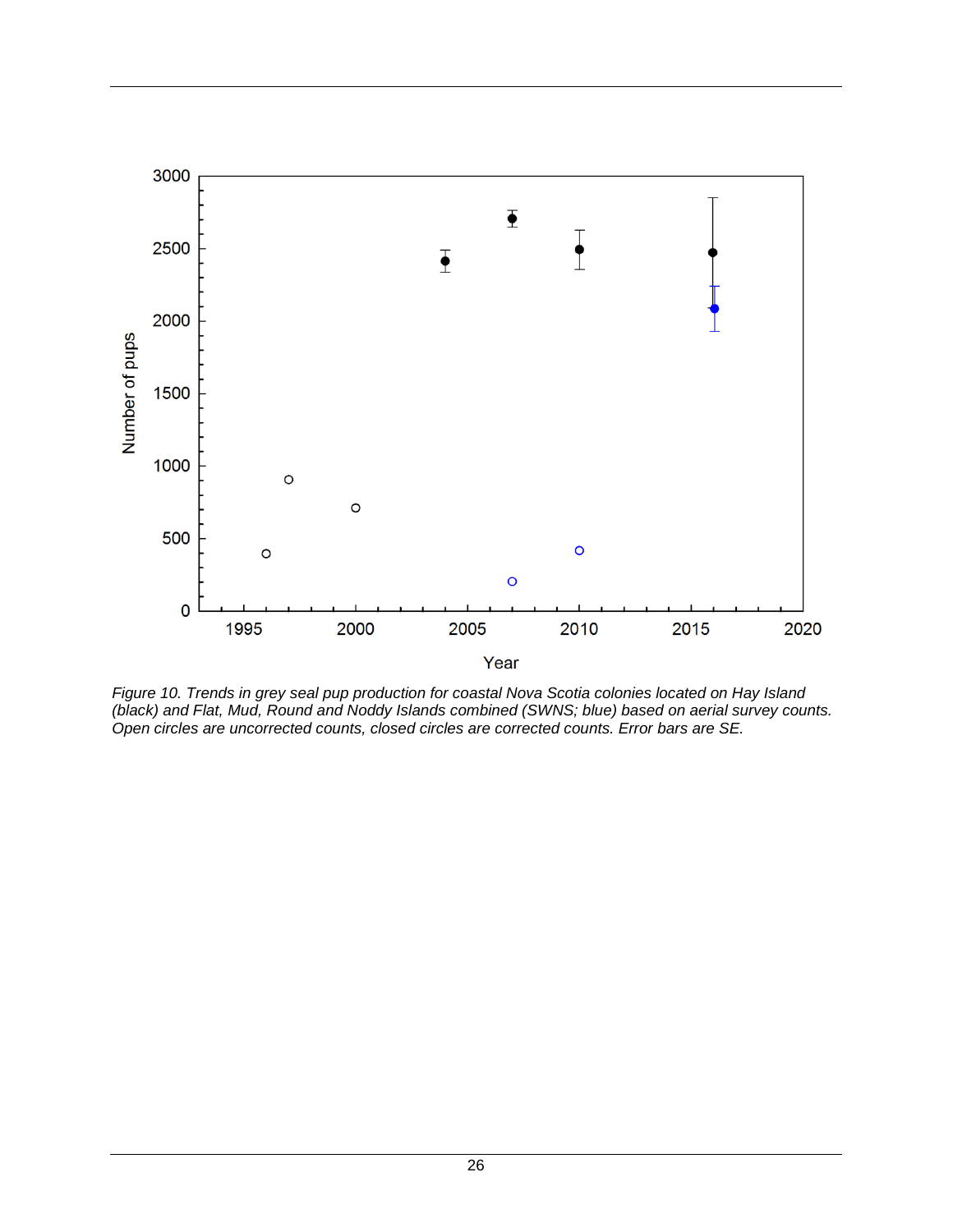## **APPENDICES**

| Day                       | Stage 1          | <b>Stage 2</b>   | Stage 3          | Stage 4          | Stage 5          |
|---------------------------|------------------|------------------|------------------|------------------|------------------|
| 1                         | 153              | 0                | 0                | $\boldsymbol{0}$ | 0                |
| $\overline{2}$            | 147              | 6                | 0                | $\boldsymbol{0}$ | $\mathbf 0$      |
| $\ensuremath{\mathsf{3}}$ | 71               | 61               | 0                | $\boldsymbol{0}$ | $\mathbf 0$      |
| $\overline{\mathcal{A}}$  | 16               | 137              | $\boldsymbol{0}$ | $\boldsymbol{0}$ | $\boldsymbol{0}$ |
| 5                         | 9                | 144              | $\boldsymbol{0}$ | $\boldsymbol{0}$ | $\mathbf 0$      |
| 6                         | $\overline{c}$   | 133              | 18               | $\boldsymbol{0}$ | $\mathbf 0$      |
| $\overline{7}$            | $\mathbf 0$      | 79               | 74               | $\mathbf 0$      | $\mathbf 0$      |
| 8                         | $\mathbf 0$      | 42               | 111              | $\mathbf 0$      | $\boldsymbol{0}$ |
| 9                         | $\boldsymbol{0}$ | 20               | 133              | $\mathbf 0$      | 0                |
| 10                        | $\boldsymbol{0}$ | 6                | 147              | $\mathbf 0$      | 0                |
| 11                        | $\boldsymbol{0}$ | $\mathbf 0$      | 153              | $\mathbf 0$      | $\boldsymbol{0}$ |
| 12                        | $\boldsymbol{0}$ | $\pmb{0}$        | 152              | $\mathbf 1$      | $\boldsymbol{0}$ |
| 13                        | $\boldsymbol{0}$ | 0                | 152              | $\mathbf 1$      | $\boldsymbol{0}$ |
| 14                        | $\boldsymbol{0}$ | $\mathbf 0$      | 150              | 3                | $\boldsymbol{0}$ |
| 15                        | $\boldsymbol{0}$ | $\boldsymbol{0}$ | 147              | 6                | $\boldsymbol{0}$ |
| 16                        | $\boldsymbol{0}$ | 0                | 140              | 13               | $\boldsymbol{0}$ |
| 17                        | $\boldsymbol{0}$ | 0                | 135              | 18               | $\bf{0}$         |
| 18                        | 0                | 0                | 115              | 38               | 0                |
| 19                        | $\boldsymbol{0}$ | $\overline{0}$   | 94               | 57               | $\mathbf{1}$     |
| 20                        | $\mathbf 0$      | 0                | 66               | 76               | 8                |
| 21                        | $\pmb{0}$        | 0                | 47               | 87               | 13               |
| 22                        | 0                | 0                | 26               | 102              | 20               |
| 23                        | $\bf{0}$         | $\mathbf 0$      | 17               | 103              | 31               |

*Appendix 1. The count of the number of pups observed on Sable Island in each developmental stage on each day. Day 1 is the birth day of an individual pup.*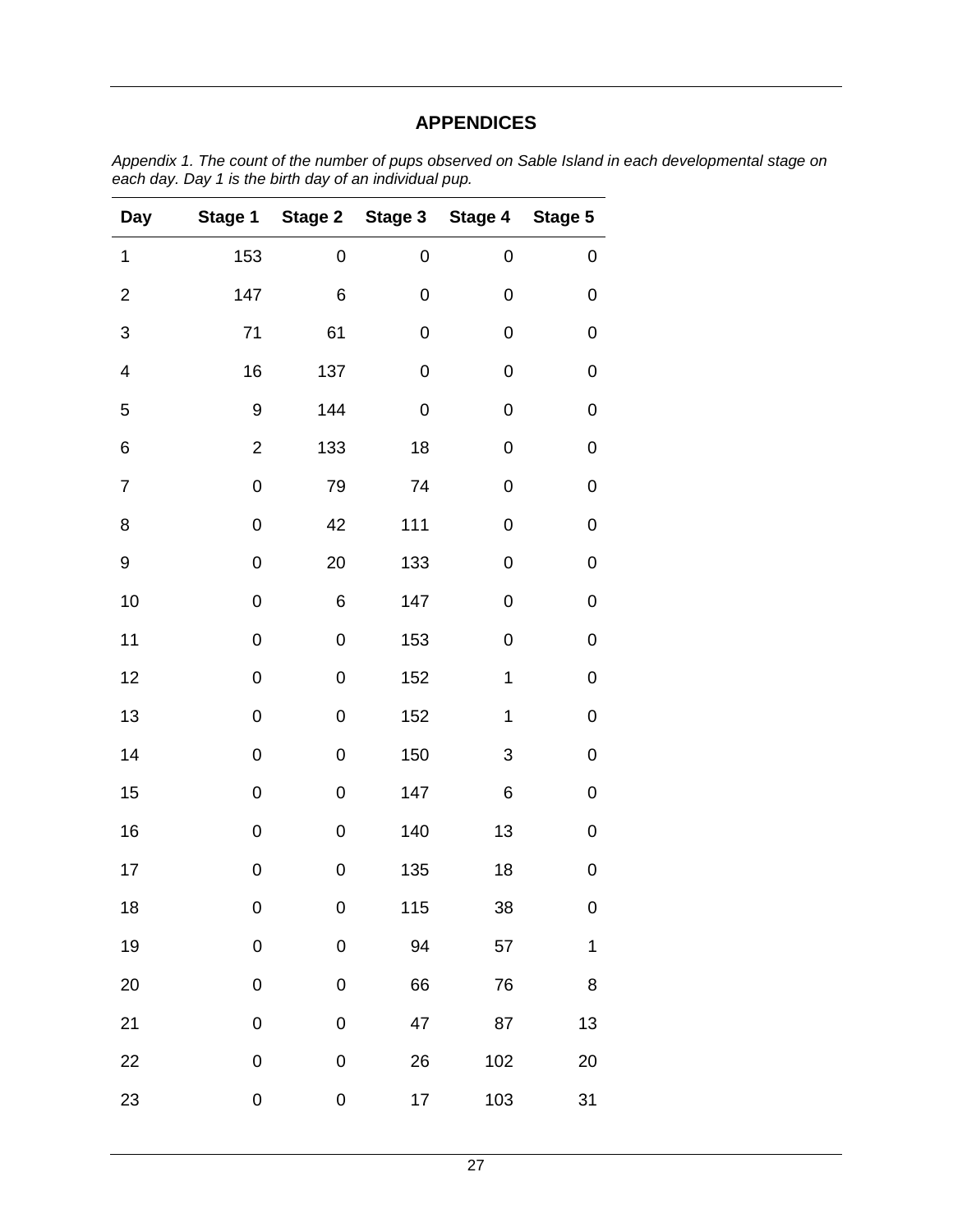| <b>Day</b> | Stage 1          | <b>Stage 2</b> | Stage 3          | Stage 4        | Stage 5 |
|------------|------------------|----------------|------------------|----------------|---------|
| 24         | $\boldsymbol{0}$ | $\mathbf 0$    | $\overline{7}$   | 98             | 44      |
| 25         | 0                | $\mathbf 0$    | 3                | 83             | 61      |
| 26         | 0                | $\mathbf 0$    | 1                | 67             | 77      |
| 27         | $\boldsymbol{0}$ | $\mathbf 0$    | $\mathbf 1$      | 52             | 92      |
| 28         | $\boldsymbol{0}$ | $\mathbf 0$    | $\mathbf 1$      | 43             | 99      |
| 29         | $\boldsymbol{0}$ | $\mathbf 0$    | $\overline{0}$   | 24             | 119     |
| 30         | $\mathbf 0$      | $\overline{0}$ | $\overline{0}$   | 15             | 124     |
| 31         | $\mathbf 0$      | $\overline{0}$ | $\overline{0}$   | 8              | 133     |
| 32         | $\boldsymbol{0}$ | $\mathbf 0$    | $\mathbf 0$      | $\overline{c}$ | 120     |
| 33         | 0                | $\mathbf 0$    | $\boldsymbol{0}$ | $\overline{1}$ | 121     |
| 34         | 0                | $\mathbf 0$    | $\mathbf 0$      | $\mathbf 0$    | 99      |
| 35         | 0                | $\mathbf 0$    | $\mathbf 0$      | $\mathbf 0$    | 95      |
| 36         | 0                | $\mathbf 0$    | $\mathbf 0$      | $\mathbf 0$    | 80      |
| 37         | 0                | $\mathbf 0$    | $\mathbf 0$      | $\mathbf 0$    | 47      |
| 38         | 0                | $\mathbf 0$    | $\mathbf 0$      | $\mathbf 0$    | 47      |
| 39         | $\boldsymbol{0}$ | $\mathbf 0$    | $\mathbf 0$      | $\mathbf 0$    | 25      |
| 40         | 0                | $\mathbf 0$    | $\overline{0}$   | $\mathbf 0$    | $\,6$   |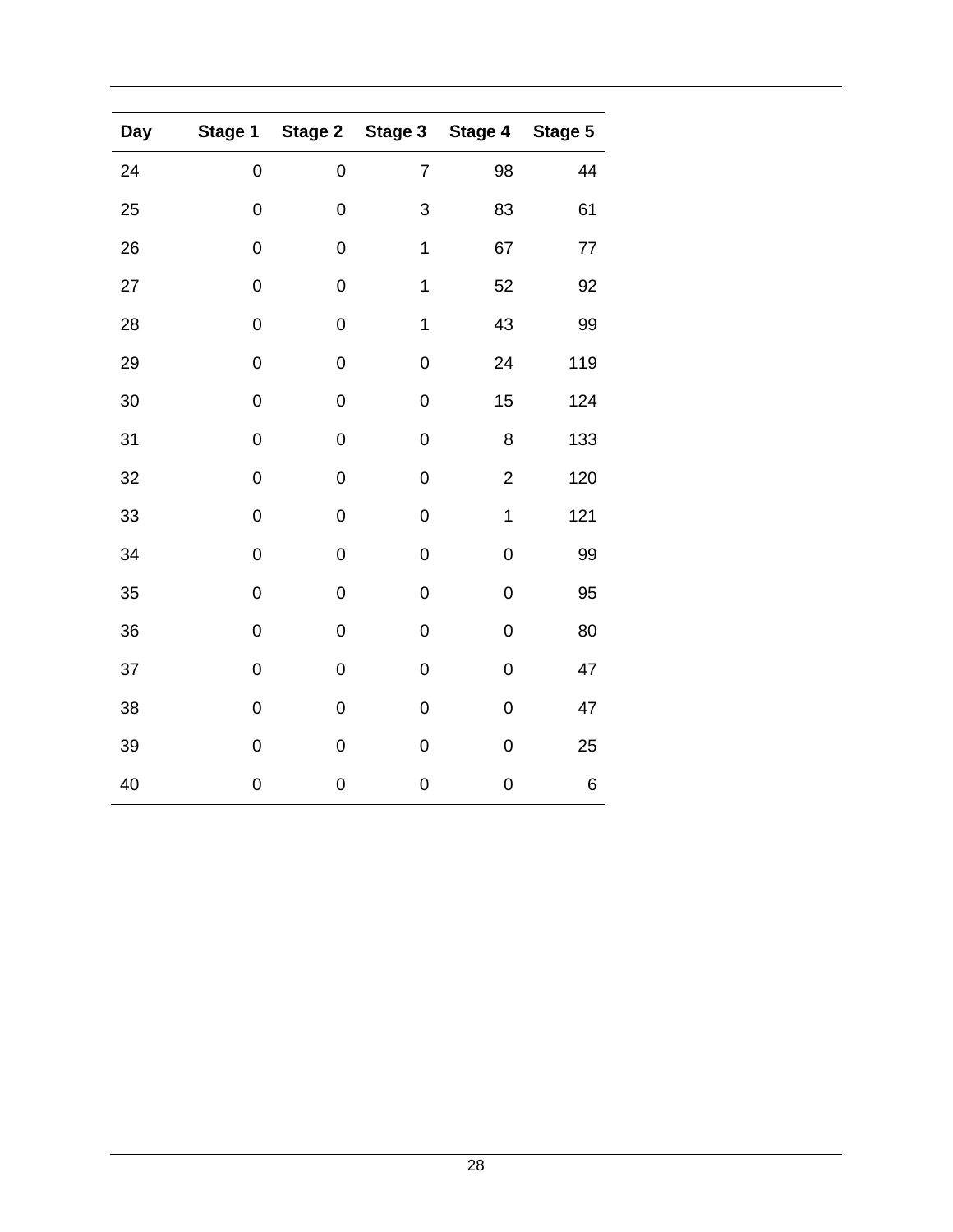*Appendix 2. Development stage of pups recorded on transects from southwest Nova Scotia Islands (SWNS; Noddy, Round, Flat and Mud), Eastern Nova Scotia Islands (ENS; Hay, Red and White) and on Sable Island. Pup staging data were recorded on the ground, from helicopter by experienced observers or from photographs taken by hand held cameras or drones. The Red and White Island transects from ENS were not included in the model.*

| <b>Colony</b> | Location       | <b>Date</b> | <b>Stage</b><br>1   | <b>Stage</b><br>2       | <b>Stage</b><br>3 | <b>Stage</b><br>4 | <b>Stage</b><br>5       | <b>Method</b> |
|---------------|----------------|-------------|---------------------|-------------------------|-------------------|-------------------|-------------------------|---------------|
| <b>SWNS</b>   | Noddy          | 1/17/2016   | 1                   | 10                      | 94                | 33                | 141                     | ground        |
| <b>SWNS</b>   | Noddy          | 1/21/2016   | $\pmb{0}$           | 1                       | 23                | 27                | 60                      | helicopter    |
| <b>SWNS</b>   | Round          | 1/21/2016   | $\mathsf{O}\xspace$ | 1                       | 22                | 37                | 66                      | helicopter    |
| <b>SWNS</b>   | Flat           | 1/21/2016   | $\mathsf{O}\xspace$ | $\boldsymbol{0}$        | 19                | 5                 | $\overline{\mathbf{4}}$ | helicopter    |
| <b>SWNS</b>   | Mud            | 1/21/2016   | $\mathsf{O}\xspace$ | $\boldsymbol{0}$        | 37                | 40                | 106                     | helicopter    |
| <b>ENS</b>    | Hay            | 1/21/2016   | 1                   | $\boldsymbol{9}$        | 32                | 18                | 5                       | helicopter    |
| <b>ENS</b>    | Hay            | 1/23/2016   | $\overline{2}$      | 27                      | 120               | 60                | 52                      | hand camera   |
| <b>ENS</b>    | Hay            | 1/28/2016   | 5                   | 95                      | 560               | 479               | 560                     | ground        |
| <b>ENS</b>    | Hay            | 1/28/2016   | $\pmb{0}$           | 140                     | 1418              | 593               | 159                     | drone flight  |
| <b>ENS</b>    | Red            | 1/23/2016   | $\boldsymbol{0}$    | $\overline{\mathbf{4}}$ | 33                | 3                 | 1                       | helicopter    |
| <b>ENS</b>    | White          | 1/28/2016   | $\mathsf 0$         | 3                       | 15                | 6                 | 5                       | ground        |
| Sable         | 1              | 12/14/2015  | 38                  | 32                      | $\boldsymbol{0}$  | $\boldsymbol{0}$  | $\mathsf{O}\xspace$     | ground        |
| Sable         | 1              | 12/21/2015  | 27                  | 153                     | 22                | $\mathbf 1$       | $\pmb{0}$               | ground        |
| Sable         | 1              | 12/29/2015  | $\overline{7}$      | 167                     | 32                | $\boldsymbol{9}$  | 1                       | ground        |
| Sable         | 1              | 1/4/2016    | 11                  | 40                      | 114               | 39                | 5                       | ground        |
| Sable         | 1              | 1/12/2016   | 1                   | 23                      | 74                | 25                | 100                     | ground        |
| Sable         | 1              | 1/18/2016   | $\mathsf{O}\xspace$ | 24                      | 68                | 35                | 77                      | ground        |
| Sable         | $\overline{2}$ | 12/14/2015  | 104                 | 90                      | 4                 | $\boldsymbol{0}$  | $\pmb{0}$               | ground        |
| Sable         | $\overline{2}$ | 12/21/2015  | 27                  | 154                     | 28                | $\boldsymbol{0}$  | $\pmb{0}$               | ground        |
| Sable         | $\overline{2}$ | 12/29/2015  | $\overline{7}$      | 136                     | 56                | $\overline{2}$    | $\overline{2}$          | ground        |
| Sable         | $\overline{2}$ | 1/4/2016    | 9                   | 60                      | 110               | 24                | $\overline{\mathbf{4}}$ | ground        |
| Sable         | $\overline{2}$ | 1/12/2016   | $\overline{c}$      | 34                      | 69                | 44                | 57                      | ground        |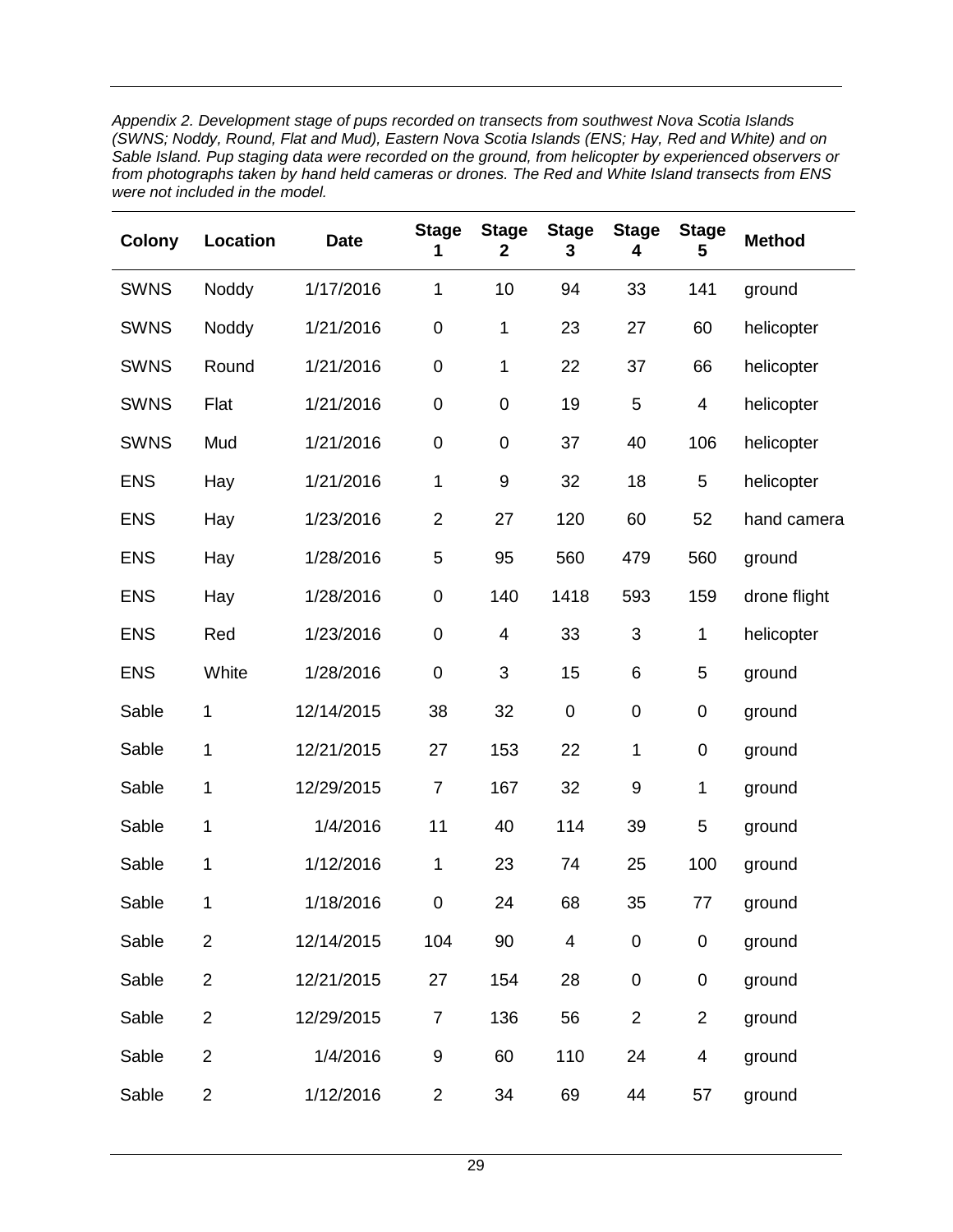| <b>Colony</b> | Location                | <b>Date</b> | <b>Stage</b><br>1 | <b>Stage</b><br>2 | <b>Stage</b><br>3 | <b>Stage</b><br>4 | <b>Stage</b><br>5   | <b>Method</b> |
|---------------|-------------------------|-------------|-------------------|-------------------|-------------------|-------------------|---------------------|---------------|
| Sable         | $\overline{2}$          | 1/18/2016   | 4                 | 19                | 73                | 25                | 107                 | ground        |
| Sable         | 3                       | 12/16/2015  | 55                | 140               | $\overline{2}$    | $\pmb{0}$         | $\pmb{0}$           | ground        |
| Sable         | 3                       | 12/23/2015  | 16                | 163               | 20                | $\pmb{0}$         | $\pmb{0}$           | ground        |
| Sable         | 3                       | 12/30/2015  | 11                | 149               | 49                | 4                 | $\overline{2}$      | ground        |
| Sable         | 3                       | 1/6/2016    | $\overline{2}$    | 51                | 121               | 21                | 16                  | ground        |
| Sable         | 3                       | 1/14/2016   | $\pmb{0}$         | 9                 | 74                | 30                | 96                  | ground        |
| Sable         | 3                       | 1/20/2016   | $\pmb{0}$         | 5                 | 57                | 29                | 115                 | ground        |
| Sable         | 4                       | 12/16/2015  | 43                | 187               | $\overline{7}$    | $\pmb{0}$         | 0                   | ground        |
| Sable         | 4                       | 12/23/2015  | 22                | 185               | 28                | $\overline{2}$    | $\pmb{0}$           | ground        |
| Sable         | $\overline{\mathbf{4}}$ | 12/30/2015  | 9                 | 161               | 54                | $\overline{2}$    | $\mathbf 1$         | ground        |
| Sable         | $\overline{\mathbf{4}}$ | 1/6/2016    | $\overline{2}$    | 71                | 149               | $\boldsymbol{9}$  | $\pmb{0}$           | ground        |
| Sable         | $\overline{\mathbf{4}}$ | 1/14/2016   | $\pmb{0}$         | 22                | 106               | 33                | 70                  | ground        |
| Sable         | 4                       | 1/20/2016   | $\pmb{0}$         | $\overline{2}$    | 70                | 41                | 88                  | ground        |
| Sable         | 10                      | 12/17/2015  | 36                | 52                | $\pmb{0}$         | $\pmb{0}$         | $\pmb{0}$           | ground        |
| Sable         | 10                      | 12/24/2015  | 91                | 66                | $\,6$             | $\pmb{0}$         | 0                   | ground        |
| Sable         | 10                      | 12/30/2015  | 22                | 70                | 92                | $\pmb{0}$         | 0                   | ground        |
| Sable         | 10                      | 1/7/2016    | 16                | 55                | 144               | 14                | 5                   | ground        |
| Sable         | 10                      | 1/15/2016   | 1                 | 6                 | 116               | 56                | 40                  | ground        |
| Sable         | 10                      | 1/25/2016   | $\overline{2}$    | 4                 | 35                | 74                | 90                  | ground        |
| Sable         | 11                      | 12/17/2015  | 37                | 83                | $\pmb{0}$         | $\pmb{0}$         | 0                   | ground        |
| Sable         | 11                      | 12/24/2015  | 34                | 154               | 30                | $\pmb{0}$         | $\mathsf{O}\xspace$ | ground        |
| Sable         | 11                      | 12/30/2015  | 5                 | 150               | 69                | 6                 | 0                   | ground        |
| Sable         | 11                      | 1/7/2016    | $\sqrt{3}$        | 37                | 145               | 24                | $\overline{7}$      | ground        |
| Sable         | 11                      | 1/14/2016   | $\pmb{0}$         | 24                | 74                | 29                | 85                  | ground        |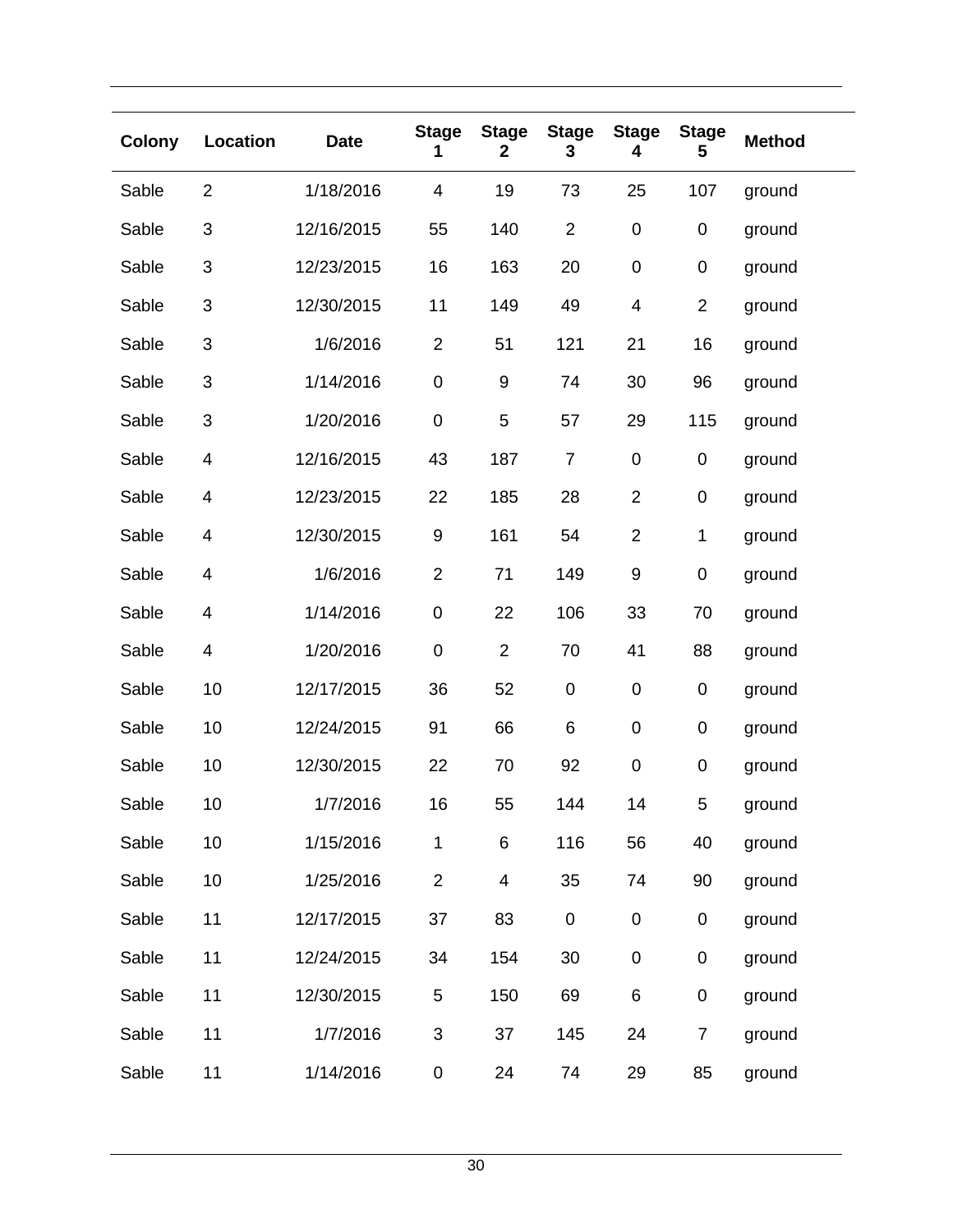| <b>Colony</b> | Location | <b>Date</b> | <b>Stage</b><br>1       | <b>Stage</b><br>$\mathbf{2}$ | <b>Stage</b><br>3 | <b>Stage</b><br>4 | <b>Stage</b><br>5 | <b>Method</b> |
|---------------|----------|-------------|-------------------------|------------------------------|-------------------|-------------------|-------------------|---------------|
| Sable         | 11       | 1/21/2016   | $\mathbf 0$             | 8                            | 50                | 22                | 118               | ground        |
| Sable         | 12       | 12/17/2015  | 28                      | 112                          | $\mathbf{1}$      | $\pmb{0}$         | $\pmb{0}$         | ground        |
| Sable         | 12       | 12/24/2015  | 34                      | 171                          | 14                | 0                 | 0                 | ground        |
| Sable         | 12       | 12/30/2015  | $\mathbf 5$             | 141                          | 48                | 6                 | $\boldsymbol{7}$  | ground        |
| Sable         | 12       | 1/7/2016    | 1                       | 29                           | 133               | 41                | 23                | ground        |
| Sable         | 12       | 1/14/2016   | $\overline{\mathbf{4}}$ | 9                            | 80                | 28                | 62                | ground        |
| Sable         | 12       | 1/21/2016   | $\pmb{0}$               | $\overline{2}$               | 32                | 25                | 153               | ground        |
| Sable         | 13       | 12/21/2015  | 50                      | 69                           | $\mathbf{1}$      | $\pmb{0}$         | 0                 | ground        |
| Sable         | 13       | 12/28/2015  | 52                      | 140                          | $\pmb{0}$         | $\pmb{0}$         | 0                 | ground        |
| Sable         | 13       | 1/4/2016    | $\overline{7}$          | 103                          | 109               | $\mathfrak{B}$    | $\overline{2}$    | ground        |
| Sable         | 13       | 1/12/2016   | $\sqrt{3}$              | 36                           | 90                | 49                | 61                | ground        |
| Sable         | 13       | 1/18/2016   | $\boldsymbol{0}$        | 17                           | 69                | 52                | 80                | ground        |
| Sable         | 13       | 1/29/2016   | $\mathbf{1}$            | 3                            | 35                | 44                | 126               | ground        |
| Sable         | 5        | 12/17/2015  | 31                      | 53                           | $\overline{2}$    | $\pmb{0}$         | 0                 | ground        |
| Sable         | 5        | 12/24/2015  | 134                     | 53                           | $\boldsymbol{9}$  | $\pmb{0}$         | $\pmb{0}$         | ground        |
| Sable         | 5        | 12/30/2015  | 29                      | 96                           | 106               | 0                 | 0                 | ground        |
| Sable         | 5        | 1/7/2016    | 12                      | 83                           | 130               | 7                 | $\overline{c}$    | ground        |
| Sable         | 5        | 1/15/2016   | $\pmb{0}$               | 11                           | 94                | 42                | 76                | ground        |
| Sable         | 5        | 1/25/2016   | $\mathsf{O}\xspace$     | 5                            | 29                | 72                | 83                | ground        |
| Sable         | 6        | 12/17/2015  | 8                       | $\overline{2}$               | $\pmb{0}$         | $\pmb{0}$         | 0                 | ground        |
| Sable         | 6        | 12/24/2015  | 122                     | 74                           | 26                | $\pmb{0}$         | 0                 | ground        |
| Sable         | 6        | 12/30/2015  | 21                      | 67                           | 112               | $\overline{2}$    | 1                 | ground        |
| Sable         | 6        | 1/7/2016    | 10                      | 55                           | 142               | 10                | $\overline{c}$    | ground        |
| Sable         | 6        | 1/15/2016   | $\pmb{0}$               | 11                           | 118               | 43                | 41                | ground        |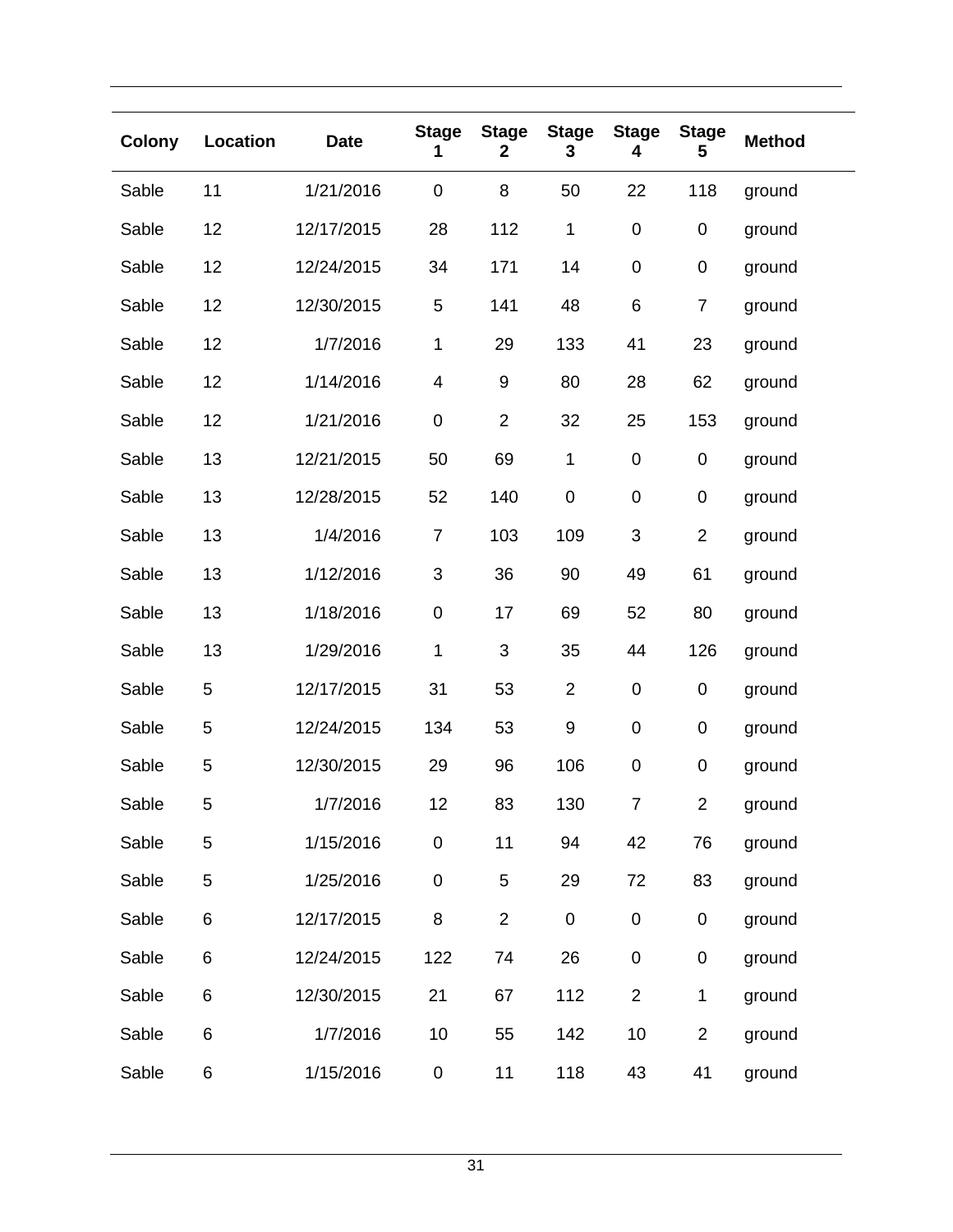| <b>Colony</b> | Location       | <b>Date</b> | <b>Stage</b><br>1 | <b>Stage</b><br>$\mathbf{2}$ | <b>Stage</b><br>3 | <b>Stage</b><br>4 | <b>Stage</b><br>5 | <b>Method</b> |
|---------------|----------------|-------------|-------------------|------------------------------|-------------------|-------------------|-------------------|---------------|
| Sable         | 6              | 1/25/2016   | $\mathbf{1}$      | 10                           | 82                | 24                | 93                | ground        |
| Sable         | $\overline{7}$ | 12/17/2015  | 40                | 43                           | $\mathbf 1$       | $\mathbf 0$       | $\pmb{0}$         | ground        |
| Sable         | $\overline{7}$ | 12/24/2015  | 83                | 53                           | 33                | $\mathbf 0$       | $\mathbf 0$       | ground        |
| Sable         | $\overline{7}$ | 12/30/2015  | 8                 | 72                           | 110               | $\mathbf 0$       | $\mathbf 0$       | ground        |
| Sable         | $\overline{7}$ | 1/7/2016    | 10                | 67                           | 115               | 19                | 9                 | ground        |
| Sable         | $\overline{7}$ | 1/15/2016   | $\pmb{0}$         | 18                           | 120               | 36                | 40                | ground        |
| Sable         | $\overline{7}$ | 1/25/2016   | $\pmb{0}$         | $\boldsymbol{9}$             | 71                | 30                | 96                | ground        |
| Sable         | 8              | 12/17/2015  | 62                | 54                           | $\mathbf 1$       | $\pmb{0}$         | $\pmb{0}$         | ground        |
| Sable         | 8              | 12/24/2015  | 101               | 59                           | 27                | $\mathbf 0$       | $\boldsymbol{0}$  | ground        |
| Sable         | 8              | 12/30/2015  | 17                | 78                           | 104               | 5                 | 1                 | ground        |
| Sable         | 8              | 1/7/2016    | 13                | 78                           | 116               | 27                | 22                | ground        |
| Sable         | 8              | 1/15/2016   | $\mathbf 1$       | 10                           | 100               | 36                | 72                | ground        |
| Sable         | 8              | 1/25/2016   | $\overline{2}$    | 15                           | 81                | 44                | 70                | ground        |
| Sable         | 9              | 12/17/2015  | 89                | 51                           | $\mathbf 1$       | $\mathbf 0$       | $\mathbf 0$       | ground        |
| Sable         | 9              | 12/24/2015  | 78                | 67                           | 35                | $\boldsymbol{0}$  | $\mathbf 0$       | ground        |
| Sable         | 9              | 12/30/2015  | 17                | 56                           | 114               | 6                 | 1                 | ground        |
| Sable         | 9              | 1/7/2016    | 10                | 52                           | 123               | 14                | 20                | ground        |
| Sable         | 9              | 1/15/2016   | $\mathbf{1}$      | $\overline{7}$               | 85                | 39                | 83                | ground        |
| Sable         | $\mathsf 9$    | 1/25/2016   | $\boldsymbol{0}$  | $\overline{7}$               | 44                | 34                | 139               | ground        |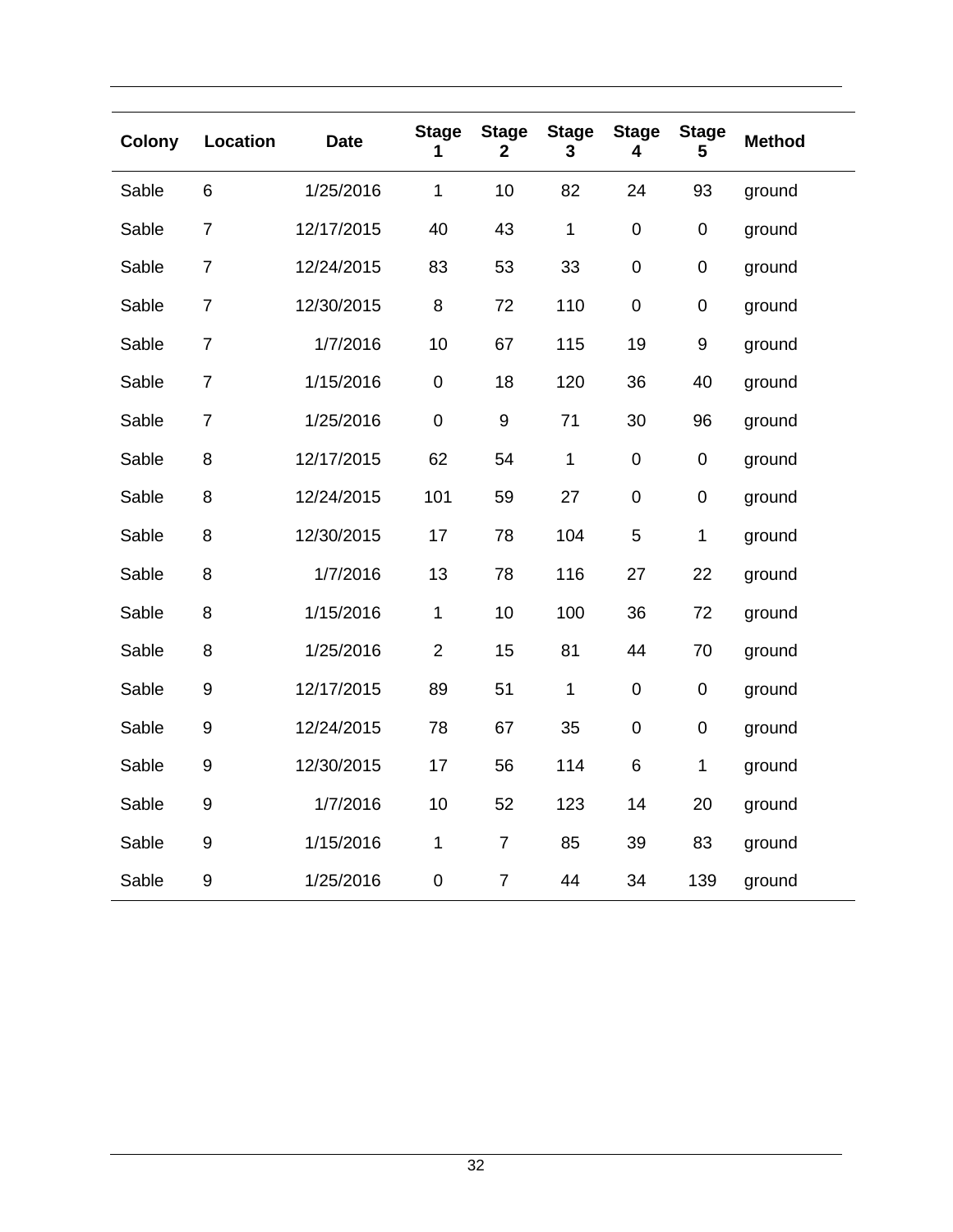*Appendix 3. Grey seal pup production on Sable Island, 1962 to 2016, based on incomplete tagging (1962-1974), complete cohort tagging (1976-1990) and aerial photographic surveys (1989-2016). Values in parentheses are SE.*

| Year | <b>Number of pups</b>                   |
|------|-----------------------------------------|
| 1962 | 134                                     |
| 1963 | 400                                     |
| 1964 | 550                                     |
| 1965 | 660                                     |
| 1967 | 580                                     |
| 1968 | 700                                     |
| 1969 | 800                                     |
| 1970 | 800                                     |
| 1971 | 1000                                    |
| 1972 | 950                                     |
| 1973 | 1200                                    |
| 1974 | 1250                                    |
| 1976 | 2000                                    |
| 1977 | 2181                                    |
| 1978 | 2687                                    |
| 1979 | 2933                                    |
| 1980 | 3344                                    |
| 1981 | 3143                                    |
| 1982 | 4489                                    |
| 1983 | 5435                                    |
| 1984 | 5856                                    |
| 1985 | 5606                                    |
| 1986 | 6301                                    |
| 1987 | 7391                                    |
| 1988 | 8593                                    |
| 1989 | 9906 <sup>1</sup> , 11168 <sup>2</sup>  |
| 1990 | 10838 <sup>1</sup> , 10457 <sup>2</sup> |
| 1993 | 15500 (463)                             |
| 1997 | 25400 (750)                             |
| 2004 | 41500 (4381)                            |
| 2007 | 54482 (8909)                            |
| 2010 | 62054 (4973)                            |
| 2016 | 83594 (10170)                           |

<sup>1</sup> complete tagging

<sup>2</sup> aerial survey